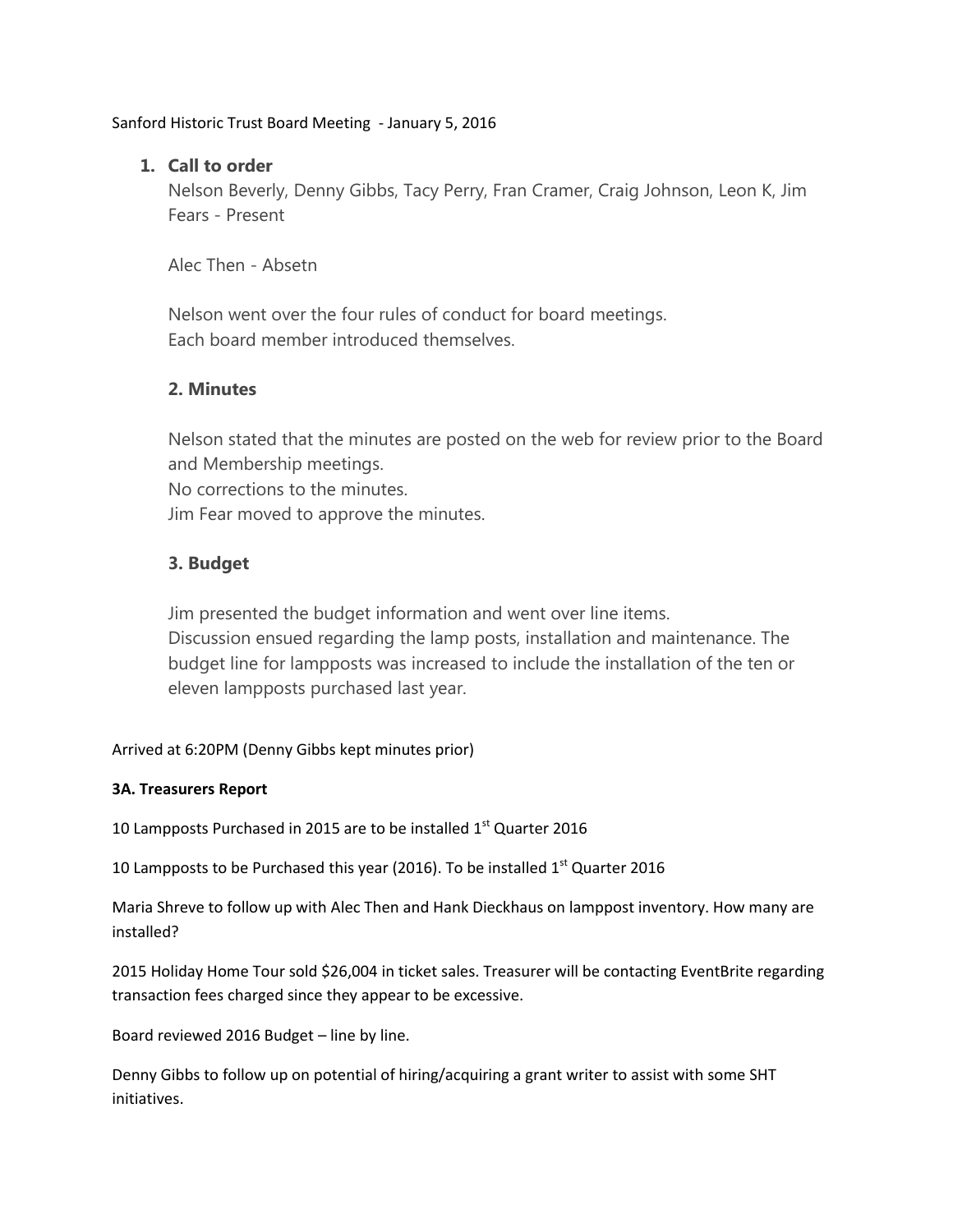Preservation Award Plagques – MORE TO BE ORDERED for 2016

### **4A. Membership – Maria Shreve has volunteered to chair this committee**

Current membership – 68

Board decided that Complimentary Memberships will have voting rights/Honorary Memberships will NOT have voting rights

Memberships currently \$30/year. If not paid by 01 March a former members membership will be cancelled.

Board decided to offer \$15/year membership for NEW members should they join June-December.

Board's goal is to reach 100 members this year

### **4B. Student Museum –**

Seminole County School Board is divesting this building. The RFQ (Request For Quote) is out and will be finalized March/April 2016.

Alec Then and Kristen Cole are keeping up to date on this matter.

**4C. Sign Toppers –** New Prototype to be in place sometime mid-January 2016

**4D. Lamppost project –** 20 to be installed 2016

**4E. Community Picnic** – Proposed April/May timeframe.

Suggested that member Frank Loose to be in charge of games.

**4F. Meeting with Torre Companies** (Developer for Waterfront Project)

Nelson Beverly, Alec Then and Linda Kuhn met with Venny Torre and his colleagues during the holidays.

Discussed the H2O front masterplan and what to develop.

More to follow – Community Input will be requested

#### **4G. Historic Preservation Awards**

Denny Gibbs and Tacy Perry will chair this committee in 2016

28 Years and Strong. Board discussed recognizing founding members of the trust.

Plaques to be ordered!

#### **5A. Annual Review – financial/fundraising**.